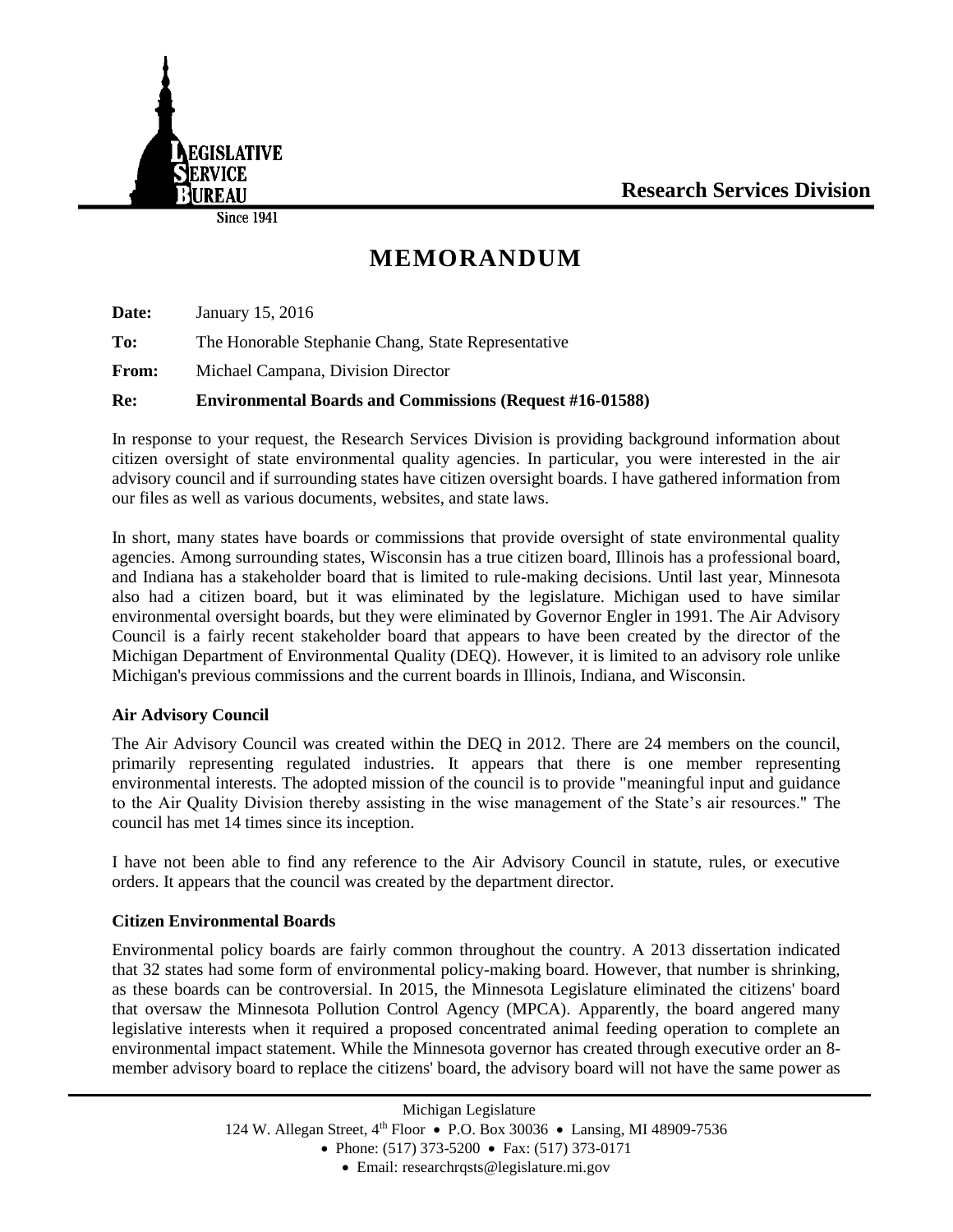the citizens' board to review decisions of the agency. Last year, Wisconsin Governor Scott Walker failed in an attempt to make the Wisconsin Natural Resources Board advisory only. Eliminating the supervision of the board over the department would have given the governor and his appointed department director more control.

Among the other surrounding states, Illinois, Indiana, and Wisconsin have some form of oversight board. Similar to Michigan (and now Minnesota), Ohio does not have an environmental policy board.

#### *Illinois*

The 5-member Illinois Pollution Control Board is a professional, full-time, independent board appointed by the governor with the advice and consent of the Senate (415 ILCS 5/5). Members must have "verifiable technical, academic, or actual experience in the field of pollution control or environmental law and regulation," and no more than three members may be of the same political party. Among other duties, the board adopts environmental rules, hears permit appeals, and considers environmental complaints under the Illinois Environmental Protection Act.

## *Indiana*

The 16-member Indiana Environmental Rules Board adopts rules for air pollution, water pollution, and other environmental issues implemented by the Indiana Department of Environmental Management (Indiana Code 13-13-8). The board is composed of stakeholders and government officials. Five of the board members are government officials: the lieutenant governor and four department heads. The remaining 11 members are appointed by the governor to represent certain constituencies specified in statute, including agriculture, manufacturing, environmental interests, labor, local government, small business, electric public utilities, and solid waste management industries. Two members represent the general public and one member is a health professional. The Environmental Rules Board was created in 2012 and replaced separate air pollution, water pollution, and solid waste management control boards.

#### *Wisconsin*

The Wisconsin Natural Resources Board is a 7-member citizens' board that governs policy and supervises the Wisconsin Department of Natural Resources. The Wisconsin DNR administers the state's natural resources and environmental programs. The board is appointed by the governor with the advice and consent of the Senate. To provide statewide representation, three board members must be from northern areas of the state and three members from southern areas of the state. The last member serves as an atlarge member. At least one member must have an agricultural background, and at least three members must have experience with hunting, fishing, or trapping as demonstrated by holding a license over a certain period preceding appointment. Wisconsin statute specifically prohibits the appointment of board members that earn "a significant portion of their income" from permit holders, applicants, or persons subject to permits or enforcement orders (Wisconsin Statutes 15.34).

## **Michigan's Environmental Boards and Commissions**

Michigan used to have numerous environmental boards and commissions, including a water resources commission and air pollution control commission, which operated within the Department of Natural Resources (DNR). In 1991, Governor Engler eliminated by executive order these boards and commissions and transferred their powers to the department director. As detailed in the backgrounder I have already provided, this action was controversial. The House rejected the executive order but the Senate took no action, and the Michigan Supreme Court ruled that the executive order was legal. The Natural Resources Commission, a 7-member citizen board, that sets DNR policy and at that time appointed the DNR director, continued to provide some citizen oversight of environmental programs. Four years later, environmental programs were separated from the DNR and the broad oversight of the Natural Resources